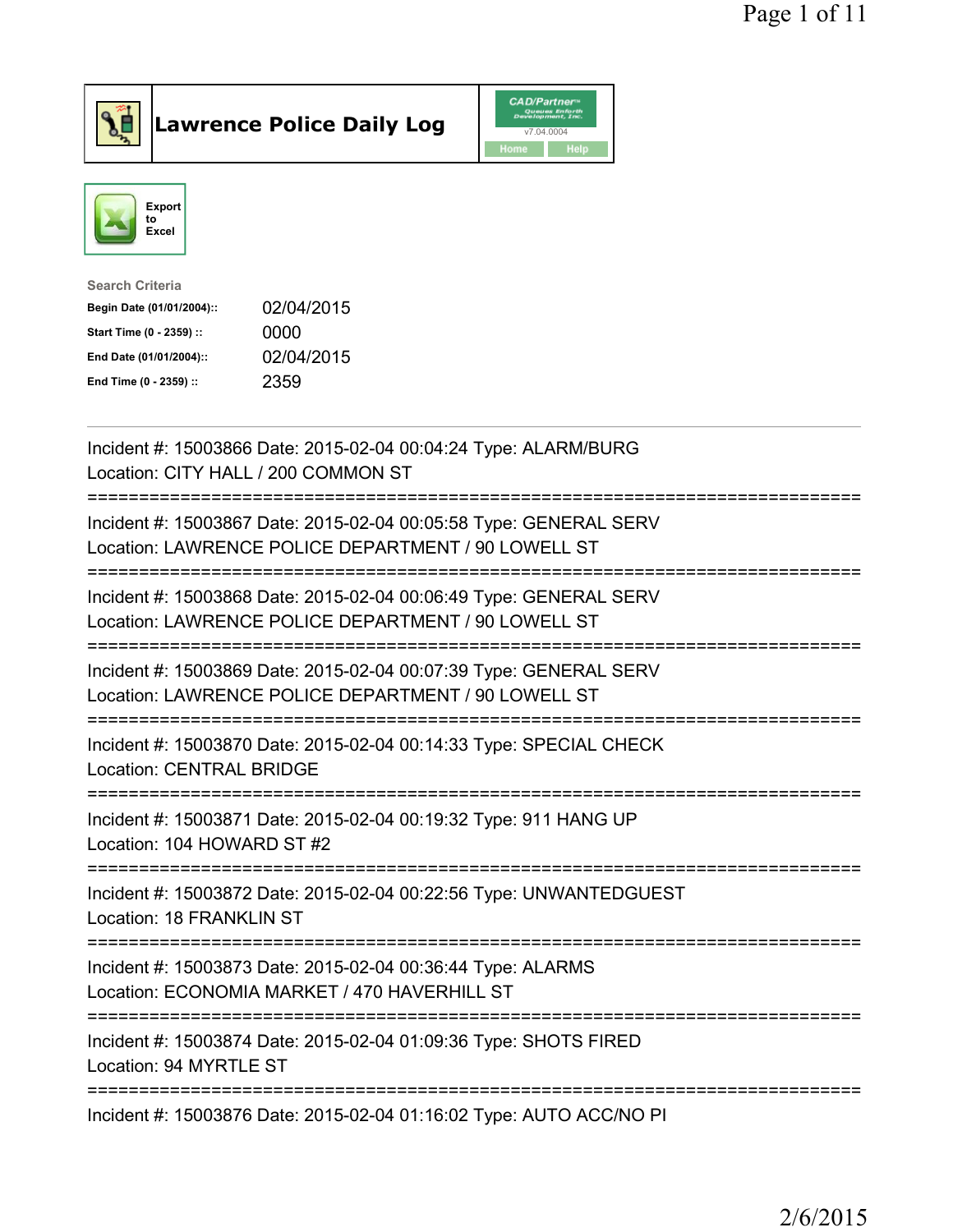Location: NESMITH ST & RIVERSIDE DR =========================================================================== Incident #: 15003875 Date: 2015-02-04 01:16:13 Type: TOW OF M/V Location: COADY'S TOWING SERVICE / 139 MARSTON ST =========================================================================== Incident #: 15003877 Date: 2015-02-04 01:17:15 Type: TOW OF M/V Location: SHEEHAN'S TOWING SERVICE / 27 LAWRENCE ST =========================================================================== Incident #: 15003878 Date: 2015-02-04 01:18:10 Type: TOW OF M/V Location: VALLEY'S TOWING / 150 MERRIMACK ST =========================================================================== Incident #: 15003879 Date: 2015-02-04 01:23:05 Type: SUS PERS/MV Location: 30 WILLIAM ST =========================================================================== Incident #: 15003880 Date: 2015-02-04 01:32:41 Type: HIT & RUN M/V Location: 473 HAMPSHIRE ST =========================================================================== Incident #: 15003881 Date: 2015-02-04 01:53:16 Type: M/V STOP Location: BROADWAY & HAVERHILL ST =========================================================================== Incident #: 15003883 Date: 2015-02-04 01:53:47 Type: UNKNOWN PROB Location: MICROSEMI(ALL HAZ.MAT.REMOVED) / 6 LAKE ST =========================================================================== Incident #: 15003882 Date: 2015-02-04 01:54:05 Type: M/V STOP Location: CENTRE ST & SPRUCE ST =========================================================================== Incident #: 15003884 Date: 2015-02-04 02:21:57 Type: M/V STOP Location: MERRIMACK ST & PARKER ST =========================================================================== Incident #: 15003885 Date: 2015-02-04 02:23:33 Type: M/V STOP Location: MERRIMACK ST & PARKER ST =========================================================================== Incident #: 15003886 Date: 2015-02-04 02:25:34 Type: M/V STOP Location: HAVERHILL ST & LAWRENCE ST =========================================================================== Incident #: 15003887 Date: 2015-02-04 02:39:29 Type: M/V STOP Location: AMESBURY ST & CANAL ST =========================================================================== Incident #: 15003888 Date: 2015-02-04 02:40:23 Type: ALARMS Location: WEST STREET AUTO / 136 WEST ST =========================================================================== Incident #: 15003889 Date: 2015-02-04 02:46:08 Type: ALARMS Location: SOLECTRIA RENEWABLES / 360 MERRIMACK ST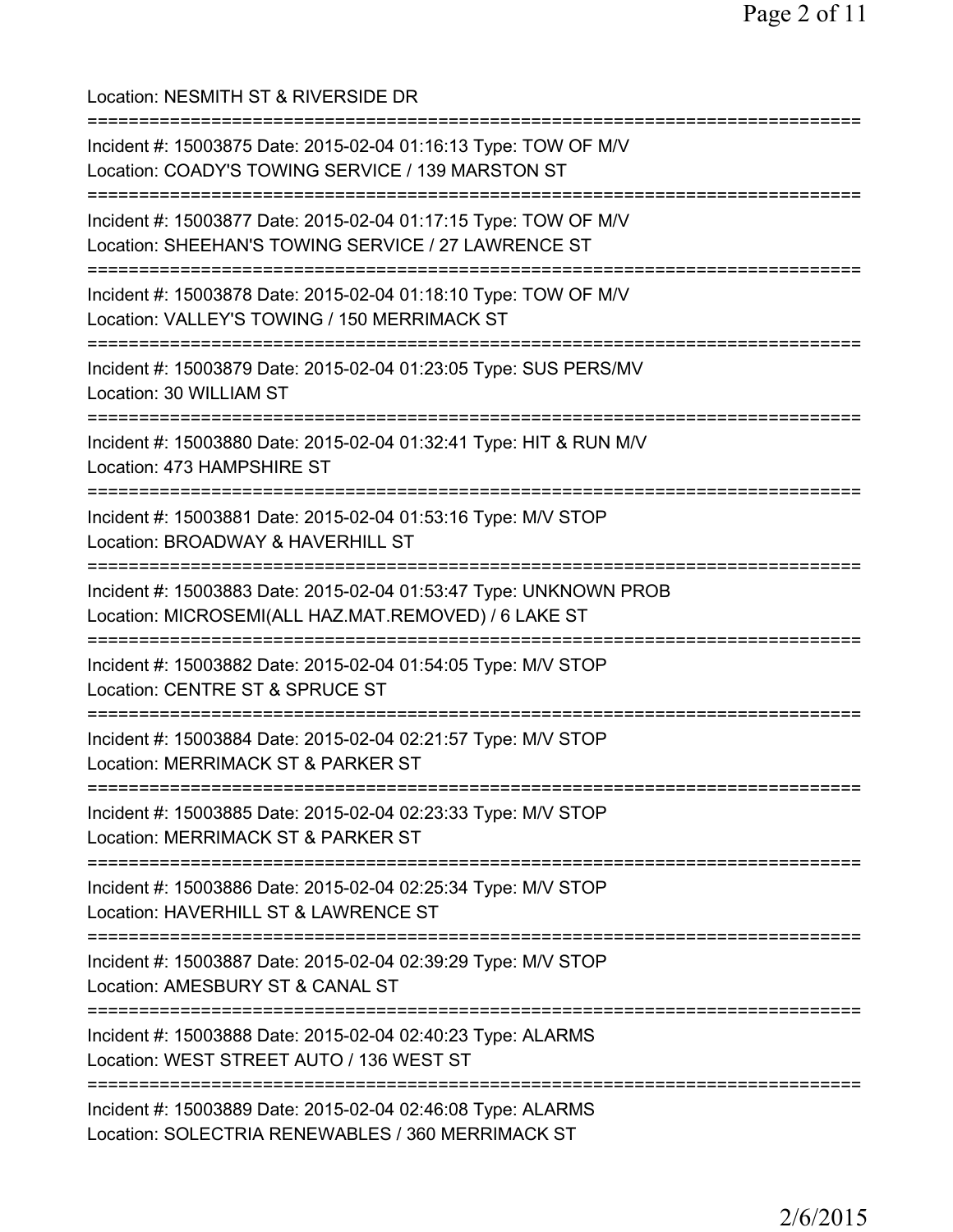| Incident #: 15003890 Date: 2015-02-04 03:05:37 Type: M/V STOP<br>Location: ESSEX ST & UNION ST                                                         |
|--------------------------------------------------------------------------------------------------------------------------------------------------------|
| Incident #: 15003891 Date: 2015-02-04 03:14:17 Type: M/V STOP<br>Location: 19 HANCOCK ST                                                               |
| Incident #: 15003892 Date: 2015-02-04 04:30:19 Type: ALARMS<br>Location: EXPRESS SHIPPING / 13 NEWBURY ST                                              |
| Incident #: 15003893 Date: 2015-02-04 05:53:12 Type: ALARMS<br>Location: MERRIMACK VALLEY CREDIT UNION / 500 MERRIMACK ST<br>========================= |
| Incident #: 15003894 Date: 2015-02-04 05:58:42 Type: GENERAL SERV<br>Location: 93 WACHUSETTS AV                                                        |
| Incident #: 15003895 Date: 2015-02-04 06:02:10 Type: ALARMS<br>Location: LAWRENCE FLEA MARKET / 468 CANAL ST<br>:====================                  |
| Incident #: 15003896 Date: 2015-02-04 06:10:57 Type: ALARMS<br>Location: LEONARD SCHOOL / 60 ALLEN ST                                                  |
| Incident #: 15003897 Date: 2015-02-04 06:17:06 Type: M/V STOP<br>Location: AMESBURY ST & LOWELL ST                                                     |
| Incident #: 15003898 Date: 2015-02-04 06:54:30 Type: DISTURBANCE<br>Location: 64 BENNINGTON ST FL 3                                                    |
| Incident #: 15003899 Date: 2015-02-04 07:02:07 Type: LOST PERSON<br>Location: ANDOVER ST & PARKER ST                                                   |
| =============================<br>Incident #: 15003900 Date: 2015-02-04 07:08:14 Type: PARK & WALK<br>Location: BROADWAY                                |
| Incident #: 15003901 Date: 2015-02-04 07:26:16 Type: M/V STOP<br>Location: BRADFORD ST & BROADWAY                                                      |
| Incident #: 15003902 Date: 2015-02-04 07:30:39 Type: M/V STOP<br>Location: MERRIMACK ST & PARKER ST                                                    |
| ==============================<br>Incident #: 15003903 Date: 2015-02-04 07:43:36 Type: ALARMS<br>Location: VECINA BEAUTY SUPPLY / 4 HAMPSHIRE ST       |
|                                                                                                                                                        |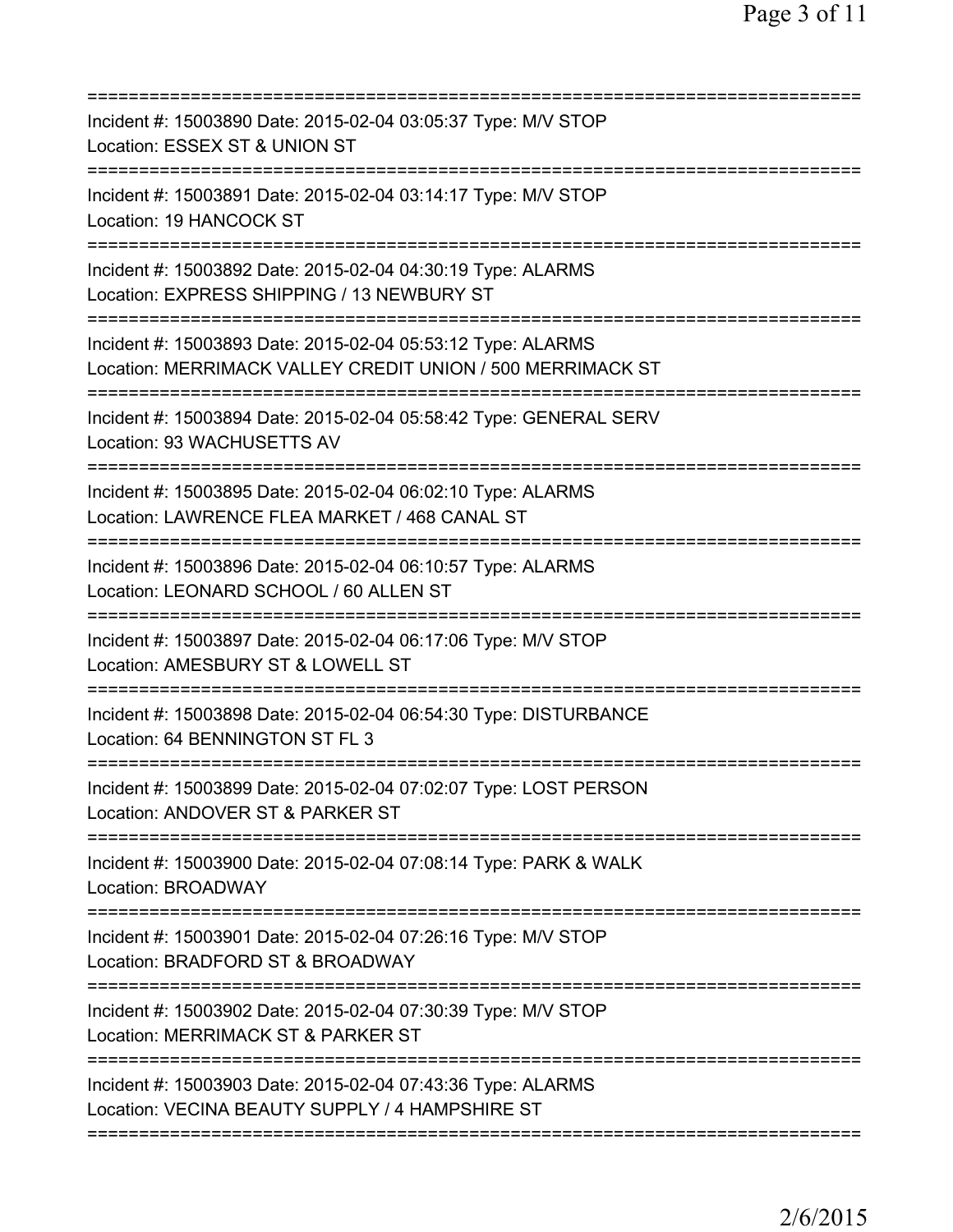| Incident #: 15003904 Date: 2015-02-04 07:49:01 Type: TOW OF M/V<br><b>Location: THORNDIKE ST</b>                                      |
|---------------------------------------------------------------------------------------------------------------------------------------|
| Incident #: 15003905 Date: 2015-02-04 07:55:02 Type: ALARMS<br>Location: FRUIT SALAD INC / 274 PROSPECT ST                            |
| Incident #: 15003906 Date: 2015-02-04 07:58:35 Type: ANIMAL COMPL<br>Location: 102 WARREN ST                                          |
| Incident #: 15003907 Date: 2015-02-04 08:04:08 Type: M/V STOP<br>Location: BROADWAY & METHUEN ST                                      |
| ==========================<br>Incident #: 15003908 Date: 2015-02-04 08:08:39 Type: NEIGHBOR PROB<br>Location: 49 HILLSIDE AV          |
| Incident #: 15003909 Date: 2015-02-04 08:12:02 Type: INVESTIGATION<br>Location: 441 ANDOVER ST                                        |
| =====================================<br>Incident #: 15003910 Date: 2015-02-04 08:26:46 Type: AUTO ACC/NO PI<br>Location: 176 WEST ST |
| ------------------<br>Incident #: 15003911 Date: 2015-02-04 08:36:20 Type: MV/BLOCKING<br>Location: WEST ST AUTO / 140 WEST ST        |
| Incident #: 15003912 Date: 2015-02-04 08:38:53 Type: KEEP PEACE<br>Location: 82 FARLEY ST                                             |
| Incident #: 15003913 Date: 2015-02-04 08:55:45 Type: SUS PERS/MV<br>Location: 700 ESSEX ST                                            |
| Incident #: 15003914 Date: 2015-02-04 08:58:50 Type: ALARMS<br>Location: 95 ALDER ST                                                  |
| Incident #: 15003915 Date: 2015-02-04 08:59:33 Type: INVEST CONT<br>Location: 38 WOODLAND ST                                          |
| Incident #: 15003916 Date: 2015-02-04 09:00:19 Type: HIT & RUN M/V<br>Location: 130 E HAVERHILL ST                                    |
| ======================<br>Incident #: 15003917 Date: 2015-02-04 09:01:11 Type: ALARMS<br>Location: CONCEPCION RESIDENCE / 95 ALDER ST |
| Incident #: 15003918 Date: 2015-02-04 09:17:15 Type: MV/BLOCKING                                                                      |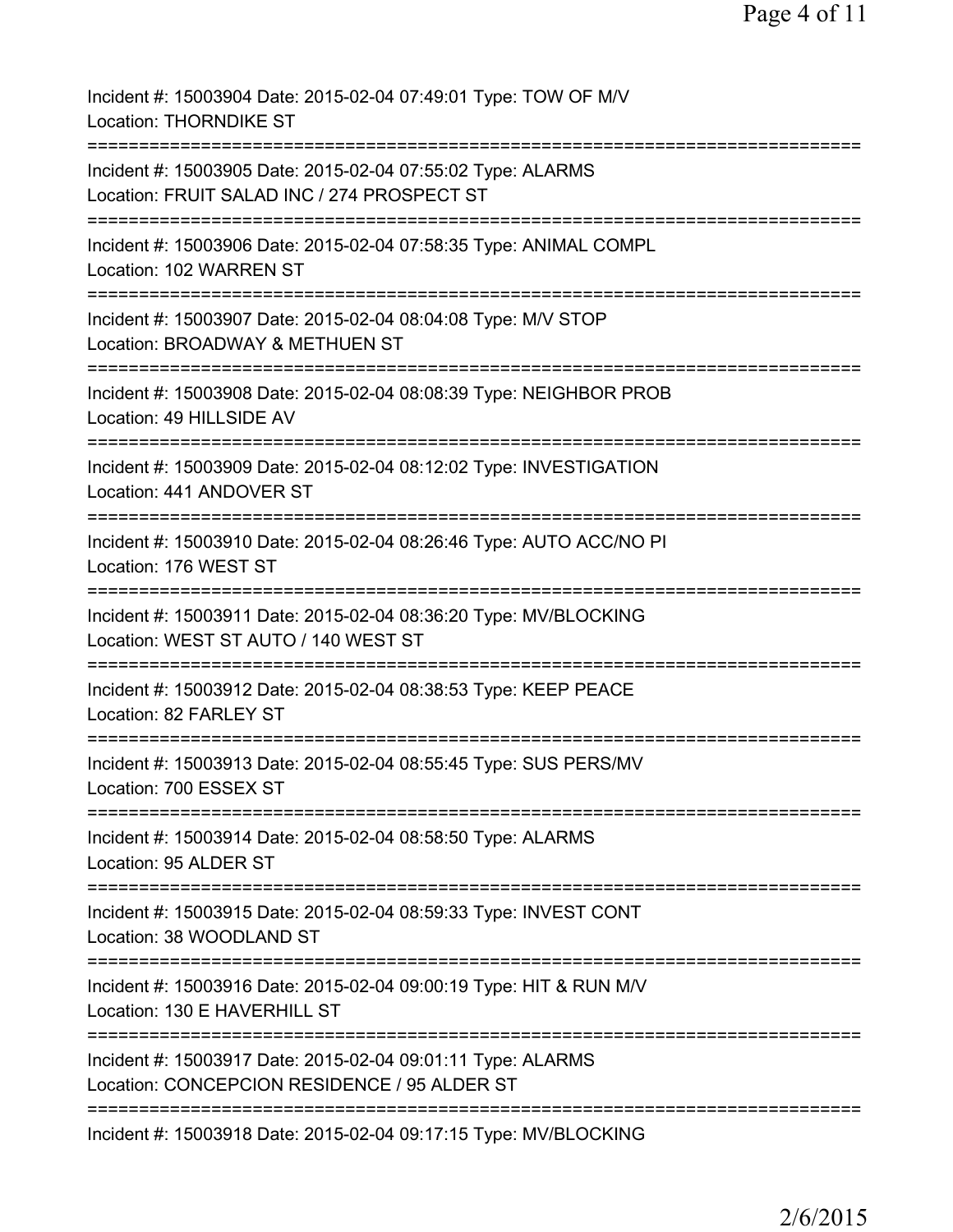Location: 108 WARWICK ST =========================================================================== Incident #: 15003919 Date: 2015-02-04 09:52:00 Type: MV/BLOCKING Location: HAMPSHIRE ST & TREMONT ST =========================================================================== Incident #: 15003920 Date: 2015-02-04 10:03:22 Type: AUTO ACC/NO PI Location: 38 MYRTLE ST =========================================================================== Incident #: 15003921 Date: 2015-02-04 10:04:23 Type: HIT & RUN M/V Location: 24 SUMMER ST =========================================================================== Incident #: 15003922 Date: 2015-02-04 10:08:35 Type: FIRE/MV Location: 33 WARWICK ST =========================================================================== Incident #: 15003923 Date: 2015-02-04 10:13:09 Type: INVESTIGATION Location: 341 S BROADWAY =========================================================================== Incident #: 15003924 Date: 2015-02-04 10:17:27 Type: MEDIC SUPPORT Location: 272 E HAVERHILL ST #2 =========================================================================== Incident #: 15003925 Date: 2015-02-04 10:19:29 Type: RECOV/STOL/MV Location: 570 S UNION ST =========================================================================== Incident #: 15003926 Date: 2015-02-04 10:23:49 Type: HIT & RUN M/V Location: 24 SUMMER ST =========================================================================== Incident #: 15003927 Date: 2015-02-04 10:24:41 Type: GENERAL SERV Location: 93 WACHUSETTS AV =========================================================================== Incident #: 15003928 Date: 2015-02-04 10:35:38 Type: DOMESTIC/PROG Location: 354 MERRIMCACK =========================================================================== Incident #: 15003929 Date: 2015-02-04 10:42:34 Type: E911 HANGUP Location: 623 ESSEX ST =========================================================================== Incident #: 15003931 Date: 2015-02-04 10:50:13 Type: MV/BLOCKING Location: 474 HAMPSHIRE ST =========================================================================== Incident #: 15003930 Date: 2015-02-04 10:50:49 Type: M/V STOP Location: 354 MERRIMACK ST =========================================================================== Incident #: 15003932 Date: 2015-02-04 10:56:05 Type: VIO CITY ORD Location: 209 CRAWFORD ST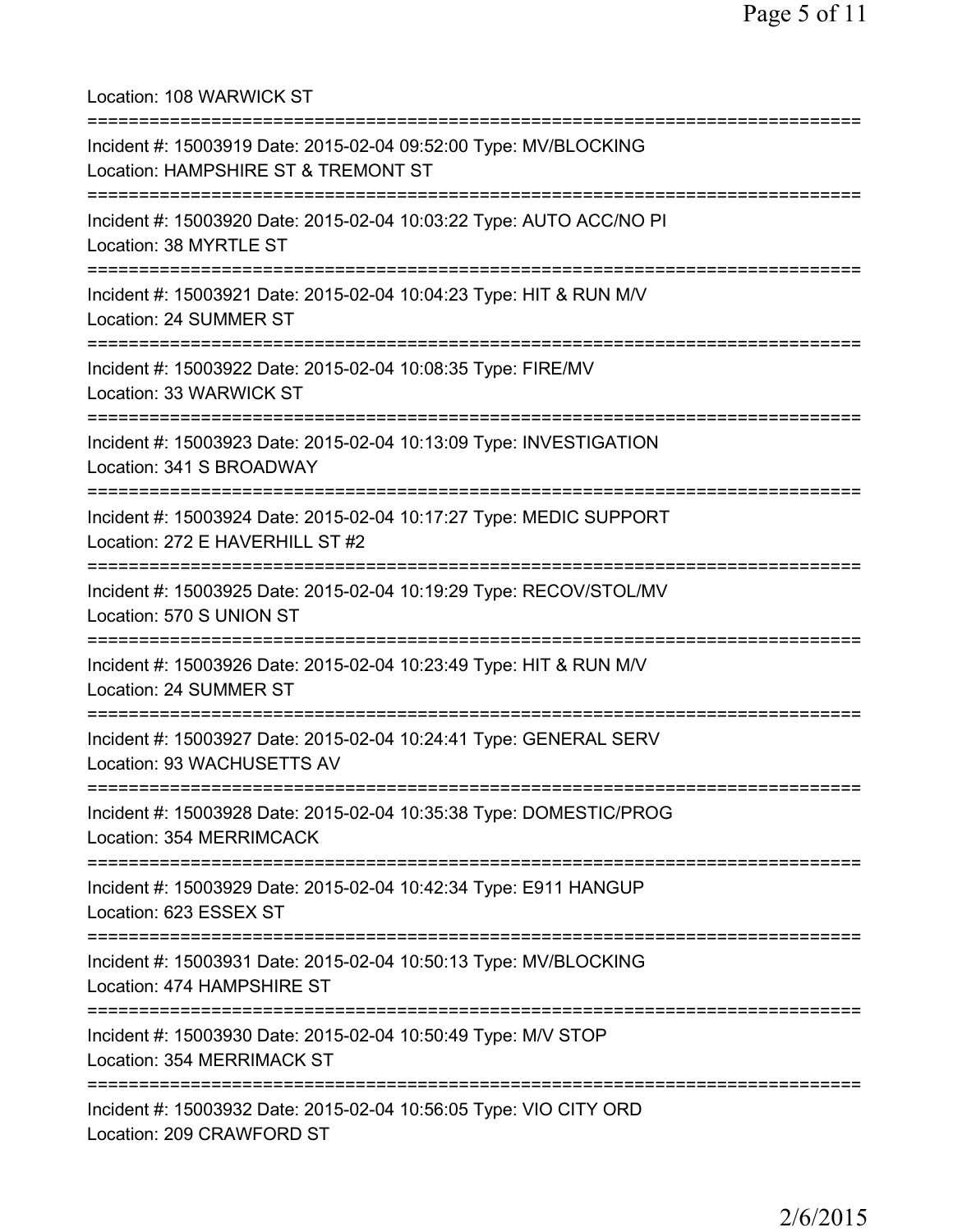| Incident #: 15003933 Date: 2015-02-04 10:59:22 Type: A&B PAST<br>Location: 1 GENERAL ST                                                |
|----------------------------------------------------------------------------------------------------------------------------------------|
| Incident #: 15003934 Date: 2015-02-04 11:03:33 Type: MV/BLOCKING<br>Location: S BROADWAY & SALEM ST                                    |
| Incident #: 15003936 Date: 2015-02-04 11:15:41 Type: MV/BLOCKING<br>Location: 291 HIGH ST                                              |
| Incident #: 15003935 Date: 2015-02-04 11:17:25 Type: ALARM/BURG<br>Location: 17 MARGIN ST                                              |
| Incident #: 15003937 Date: 2015-02-04 11:21:20 Type: TOW OF M/V<br>Location: 28 MELROSE ST                                             |
| =====================================<br>Incident #: 15003938 Date: 2015-02-04 11:24:13 Type: ALARM/BURG<br>Location: 297 MT VERNON ST |
| =====================================<br>Incident #: 15003939 Date: 2015-02-04 11:39:44 Type: TOW OF M/V<br>Location: 283 BROADWAY     |
| Incident #: 15003940 Date: 2015-02-04 11:49:06 Type: TRESPASSING<br>Location: 92 BEACON ST                                             |
| Incident #: 15003941 Date: 2015-02-04 11:51:44 Type: TOW OF M/V<br>Location: 120 BUTLER ST                                             |
| Incident #: 15003942 Date: 2015-02-04 11:58:29 Type: TRANSPORT<br><b>Location: EXCHANGE ST</b>                                         |
| Incident #: 15003943 Date: 2015-02-04 12:00:44 Type: MV/BLOCKING<br>Location: 18 ORCHARD ST                                            |
| Incident #: 15003944 Date: 2015-02-04 12:03:53 Type: M/V STOP<br>Location: 188 BROADWAY                                                |
| Incident #: 15003945 Date: 2015-02-04 12:05:09 Type: DRUG VIO<br>Location: ARLINGTON ST & EXCHANGE ST                                  |
| Incident #: 15003946 Date: 2015-02-04 12:22:54 Type: SHOPLIFTING<br>Location: 73 WINTHROP AV                                           |
|                                                                                                                                        |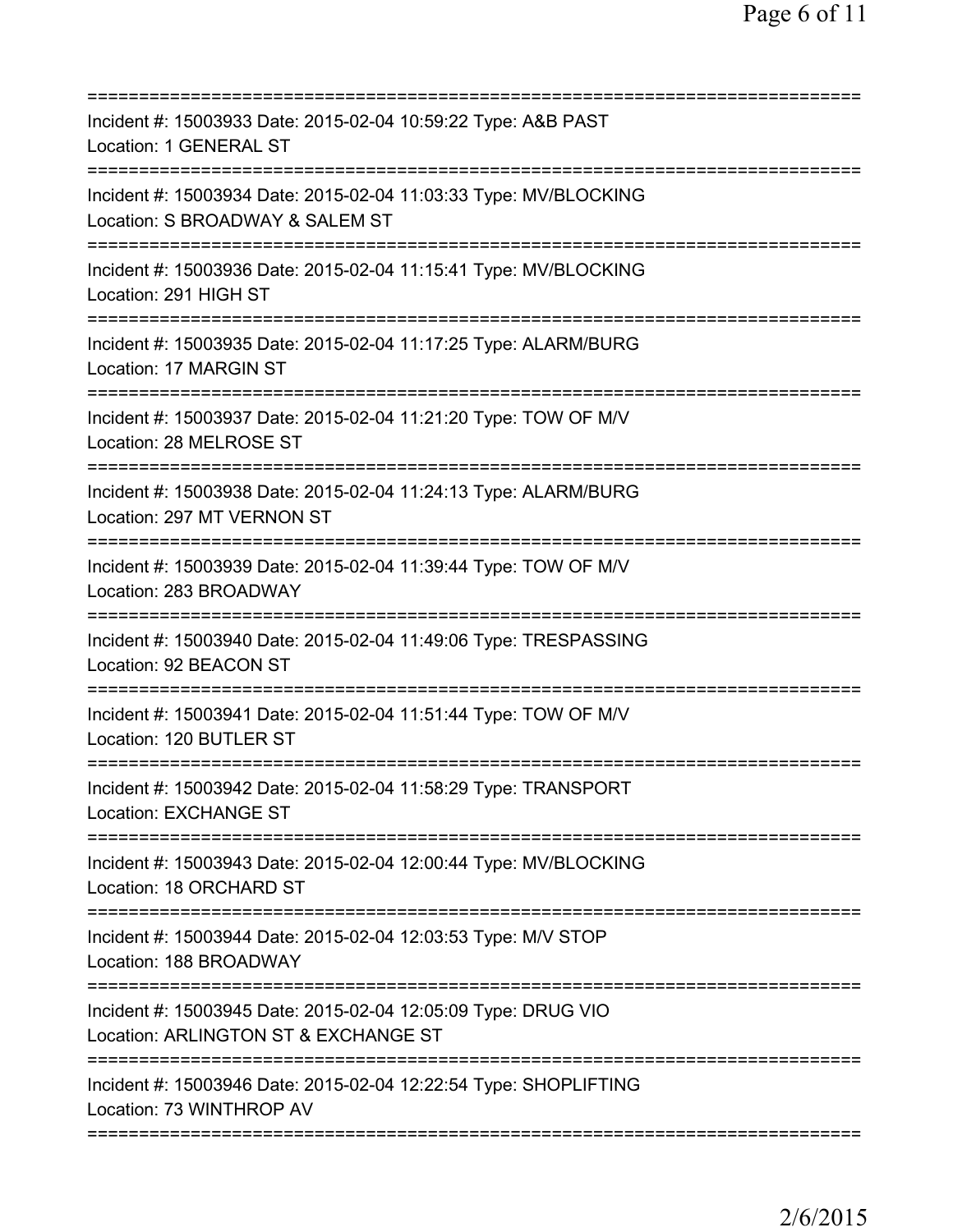| Incident #: 15003947 Date: 2015-02-04 12:43:35 Type: 209A/SERVE<br>Location: 495 HAMPSHIRE ST           |
|---------------------------------------------------------------------------------------------------------|
| Incident #: 15003948 Date: 2015-02-04 13:06:34 Type: LARCENY/PAST<br>Location: 218 WALNUT ST            |
| Incident #: 15003949 Date: 2015-02-04 13:14:12 Type: DRUG VIO<br>Location: AVON ST & JACKSON ST         |
| Incident #: 15003950 Date: 2015-02-04 13:26:17 Type: M/V STOP<br>Location: 116 CHESTER ST               |
| Incident #: 15003951 Date: 2015-02-04 13:29:47 Type: ALARM/BURG<br>Location: 139 GILBERT ST             |
| Incident #: 15003952 Date: 2015-02-04 14:11:38 Type: MEDIC SUPPORT<br>Location: 383 HAVERHILL ST #18    |
| Incident #: 15003953 Date: 2015-02-04 14:15:53 Type: MV/BLOCKING<br>Location: HAMPSHIRE ST & TREMONT ST |
| Incident #: 15003955 Date: 2015-02-04 14:39:46 Type: IDENTITY THEFT<br>Location: 77 SPRINGFIELD ST      |
| Incident #: 15003954 Date: 2015-02-04 14:43:55 Type: 209A/SERVE<br>Location: 110 RIVER POINTE WY #5321  |
| Incident #: 15003956 Date: 2015-02-04 14:52:06 Type: LARCENY/PAST<br>Location: 250 HAVERHILL ST         |
| Incident #: 15003957 Date: 2015-02-04 15:00:07 Type: TOW OF M/V<br>Location: 234 HAMPSHIRE ST           |
| Incident #: 15003958 Date: 2015-02-04 15:12:28 Type: MV/BLOCKING<br>Location: 183 HAVERHILL ST          |
| Incident #: 15003959 Date: 2015-02-04 15:13:05 Type: MV/BLOCKING<br>Location: BROADWAY & LOWELL ST      |
| Incident #: 15003960 Date: 2015-02-04 15:17:46 Type: MV/BLOCKING<br>Location: 96 E HAVERHILL ST         |
| Incident #: 15003962 Date: 2015-02-04 15:22:49 Type: MV/BLOCKING                                        |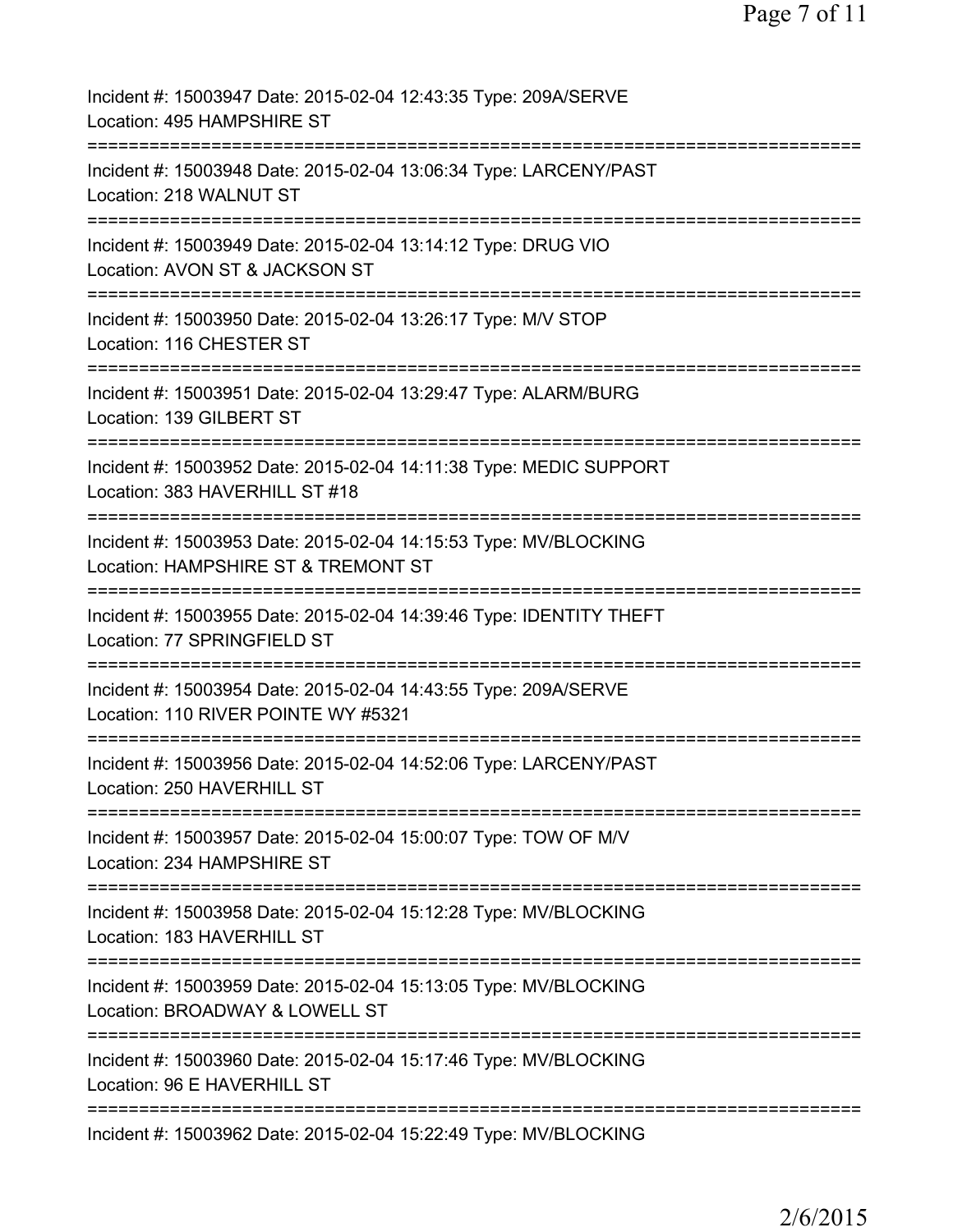Location: TARBOX SCHOOL / 59 ALDER ST =========================================================================== Incident #: 15003961 Date: 2015-02-04 15:22:55 Type: HIT & RUN M/V Location: SAL'S RESTURANT / 354 MERRIMACK ST =========================================================================== Incident #: 15003963 Date: 2015-02-04 15:32:40 Type: TOW OF M/V Location: 345 HAMPSHIRE ST =========================================================================== Incident #: 15003965 Date: 2015-02-04 15:40:58 Type: TOW OF M/V Location: 49 TYLER ST =========================================================================== Incident #: 15003964 Date: 2015-02-04 15:41:32 Type: UNKNOWN PROB Location: 50 E DALTON ST =========================================================================== Incident #: 15003966 Date: 2015-02-04 15:49:34 Type: B&E/PAST Location: 401 PROSPECT ST =========================================================================== Incident #: 15003967 Date: 2015-02-04 16:08:31 Type: TRESPASSING Location: 11 DIAMOND ST =========================================================================== Incident #: 15003968 Date: 2015-02-04 16:16:37 Type: MV/BLOCKING Location: 6 LEXINGTON ST =========================================================================== Incident #: 15003969 Date: 2015-02-04 16:23:25 Type: 209A/SERVE Location: 316 MARKET ST =========================================================================== Incident #: 15003970 Date: 2015-02-04 16:37:20 Type: MV/BLOCKING Location: 186 FARNHAM ST =========================================================================== Incident #: 15003971 Date: 2015-02-04 16:38:40 Type: MV/BLOCKING Location: 141 BYRON AV =========================================================================== Incident #: 15003972 Date: 2015-02-04 16:56:24 Type: UNKNOWN PROB Location: 89 BOXFORD ST =========================================================================== Incident #: 15003973 Date: 2015-02-04 17:06:10 Type: STOL/MV/PAS Location: BRUCE ST =========================================================================== Incident #: 15003974 Date: 2015-02-04 17:33:26 Type: SUS PERS/MV Location: BIG N' BEEFY / 415 BROADWAY =========================================================================== Incident #: 15003975 Date: 2015-02-04 17:39:37 Type: SUS PERS/MV Location: UHAUL / 357 BROADWAY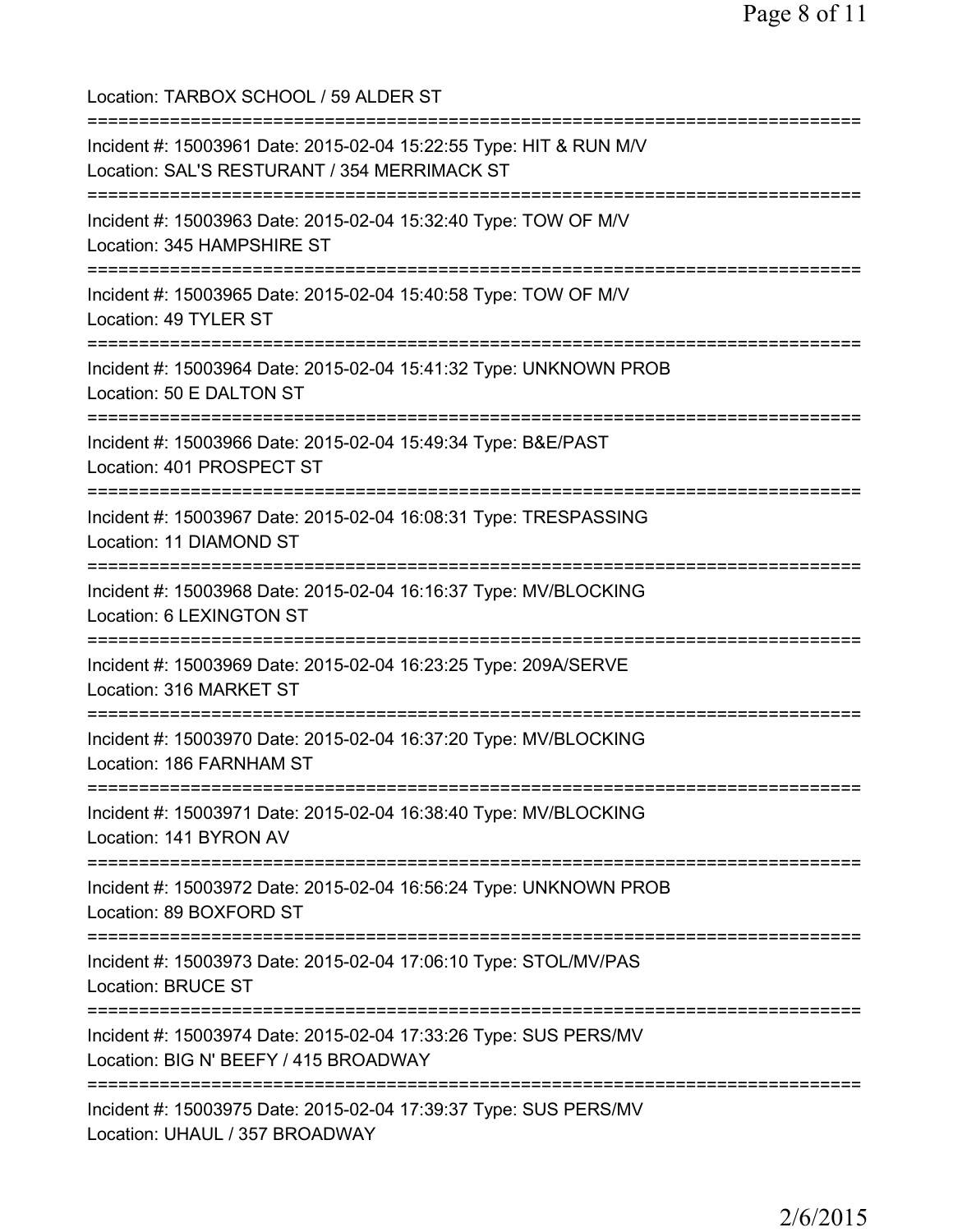| Incident #: 15003976 Date: 2015-02-04 17:46:29 Type: M/V STOP<br>Location: S UNION ST & WINTHROP AV                          |
|------------------------------------------------------------------------------------------------------------------------------|
| Incident #: 15003977 Date: 2015-02-04 17:53:15 Type: FIRE/MV<br>Location: 119 S BROADWAY                                     |
| Incident #: 15003978 Date: 2015-02-04 18:12:23 Type: ALARM/BURG<br>Location: 37 E PLEASANT ST                                |
| Incident #: 15003979 Date: 2015-02-04 18:16:35 Type: WARRANT SERVE<br>Location: 173 WALNUT ST                                |
| Incident #: 15003980 Date: 2015-02-04 18:36:43 Type: M/V STOP<br>Location: FRANKLIN ST & HAVERHILL ST                        |
| Incident #: 15003981 Date: 2015-02-04 18:37:35 Type: M/V STOP<br>Location: RTE 114<br>====================================== |
| Incident #: 15003982 Date: 2015-02-04 18:49:04 Type: M/V STOP<br>Location: 87 MARGIN ST                                      |
| Incident #: 15003983 Date: 2015-02-04 18:53:49 Type: DISTURBANCE<br>Location: MCDONALDS / 50 BROADWAY                        |
| Incident #: 15003984 Date: 2015-02-04 18:53:52 Type: NOISE ORD<br>Location: 45 KINGSTON ST                                   |
| Incident #: 15003985 Date: 2015-02-04 19:05:48 Type: STOL/MV/PAS<br>Location: 135 MARSTON ST                                 |
| Incident #: 15003986 Date: 2015-02-04 19:56:46 Type: MISSING PERS<br>Location: 61 FRANKLIN ST                                |
| Incident #: 15003987 Date: 2015-02-04 19:59:30 Type: M/V STOP<br>Location: ESSEX ST & LAWRENCE ST                            |
| Incident #: 15003988 Date: 2015-02-04 20:17:30 Type: UNWANTEDGUEST<br>Location: 7 BROOKFIELD ST FL 2                         |
| Incident #: 15003989 Date: 2015-02-04 20:24:21 Type: ALARM/BURG<br>Location: WEST ST AUTO / 136 WEST ST                      |
|                                                                                                                              |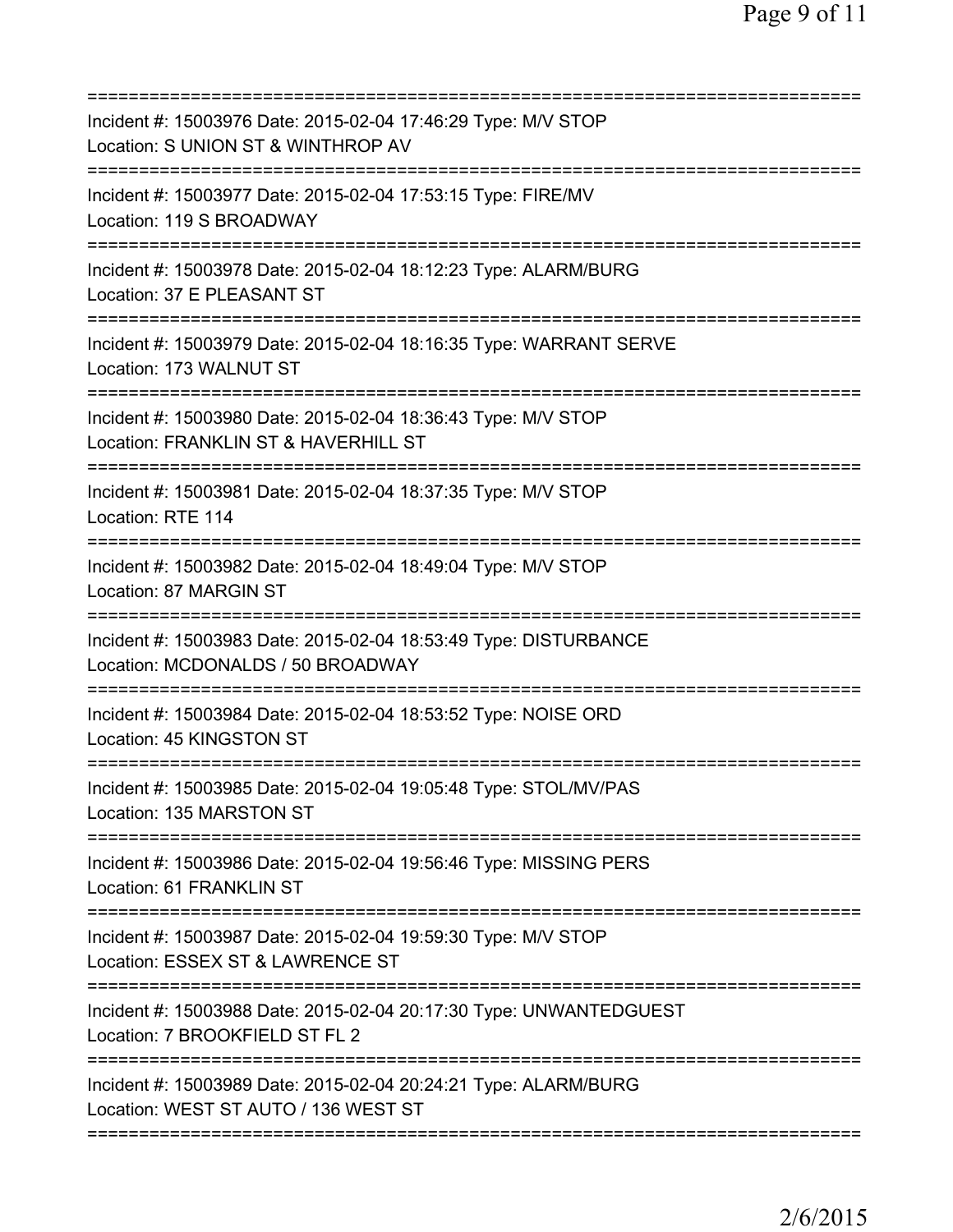Incident #: 15003990 Date: 2015-02-04 20:31:08 Type: MAL DAMAGE Location: TOP DONUT / 297 ANDOVER ST =========================================================================== Incident #: 15003991 Date: 2015-02-04 20:46:17 Type: LARCENY/PAST Location: LAWRENCE PUBLIC LIBRARY / 51 LAWRENCE ST =========================================================================== Incident #: 15003992 Date: 2015-02-04 21:13:05 Type: NEIGHBOR PROB Location: 118 PEARL ST =========================================================================== Incident #: 15003993 Date: 2015-02-04 21:28:22 Type: M/V STOP Location: TACO BELL / 79 WINTHROP AV =========================================================================== Incident #: 15003994 Date: 2015-02-04 21:48:58 Type: M/V STOP Location: EASTON ST & S BROADWAY =========================================================================== Incident #: 15003995 Date: 2015-02-04 21:58:13 Type: M/V STOP Location: CARVER ST & SALEM ST =========================================================================== Incident #: 15003996 Date: 2015-02-04 22:01:01 Type: MV/BLOCKING Location: SUMMIT AV =========================================================================== Incident #: 15003997 Date: 2015-02-04 22:01:02 Type: MISSING PERS Location: 18 BELLEVUE ST =========================================================================== Incident #: 15003998 Date: 2015-02-04 22:01:49 Type: MV/BLOCKING Location: 5 E HAVERHILL ST =========================================================================== Incident #: 15003999 Date: 2015-02-04 22:06:57 Type: M/V STOP Location: JACKSON ST & JACKSON CT =========================================================================== Incident #: 15004000 Date: 2015-02-04 22:09:24 Type: GENERAL SERV Location: COMMONWEALTH MOTOR CHEVY / 1 COMMONWEALTH DR =========================================================================== Incident #: 15004001 Date: 2015-02-04 22:28:49 Type: SUICIDE ATTEMPT Location: 49 EUTAW ST #B =========================================================================== Incident #: 15004002 Date: 2015-02-04 22:45:43 Type: DISTURBANCE Location: 22 MAGNOLIA ST =========================================================================== Incident #: 15004003 Date: 2015-02-04 23:08:13 Type: SUS PERS/MV Location: 133 ESSEX ST =========================================================================== Incident #: 15004004 Date: 2015-02-04 23:24:23 Type: DOMESTIC/PROG